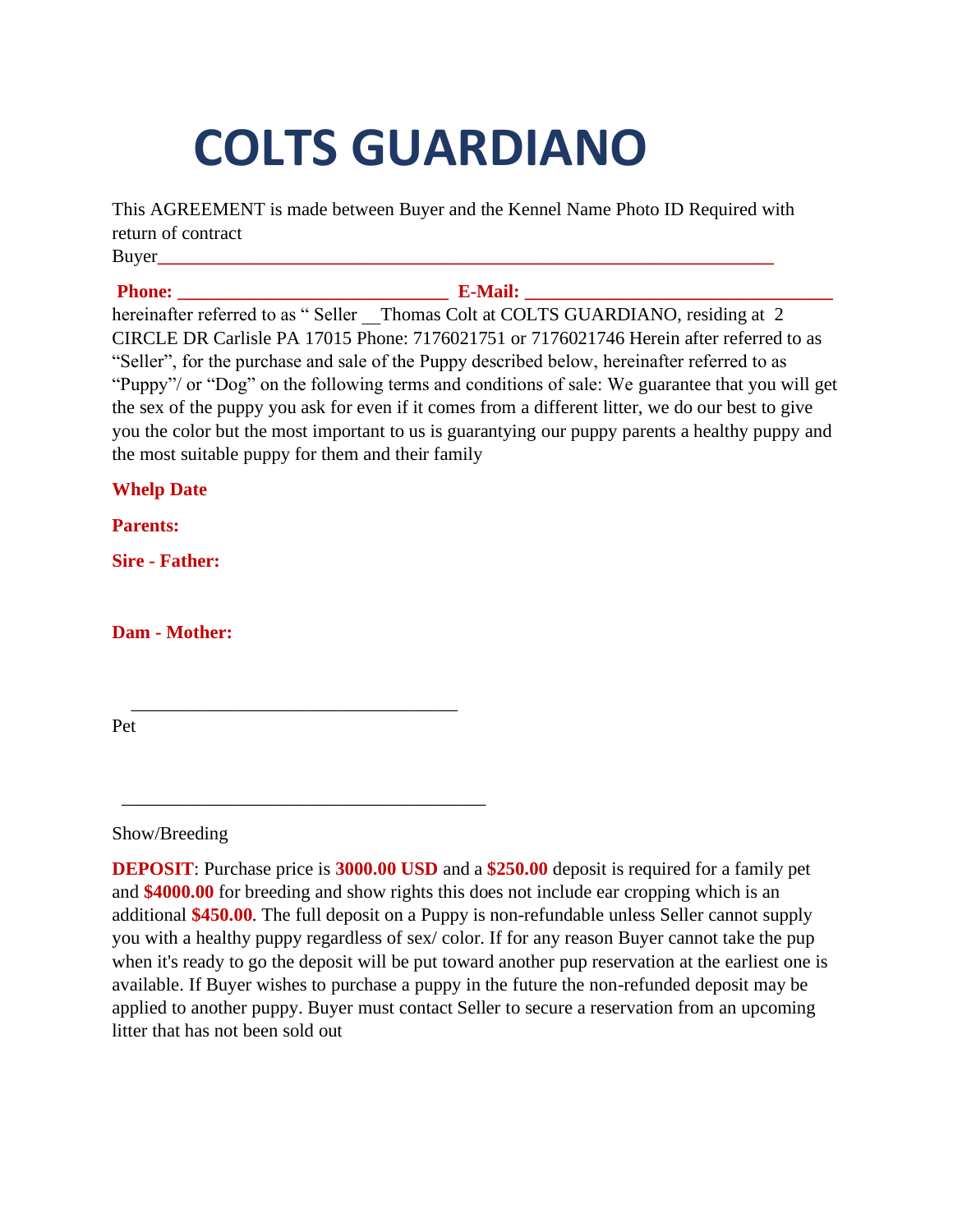**HEALTH and MAINTENANCE:** The buyer agrees not to keep the Puppy/Dog in a crate except for crate training and must have ample room for exercise. If the buyer is found to have kept the Cane Corso pup in a crate, then the pup will not be covered under the Health Guarantee as proper exercise is important for proper growth and development for the growing pup. If the buyer does not have a yard for the puppy to run and play, then the buyer must agree to walk the puppy every day so the puppy gets the proper exercise it needs. Under no circumstances should rough training methods be used on your Cane Corso. It is very important for proper socialization and training for your puppy so he or she may become well-adjusted and an important member of your family. The buyer must make sure that the puppy has companionship on a daily basis. The buyer agrees to never have the Puppy/Dog on a chain or runner, if the pup/dog is outside he or she must be in a safe enclosure, fenced yard, or kennel, with protection from the elements, predators, and other hazards and only for half the day. If the buyer is found in breach of this agreement the seller will have the right to remove the puppy or dog from the home. The Puppy/Dog is to be given proper medical care, annual exams, vaccinations and heartworm preventative are to be provided on a schedule determined proper by a veterinarian.

Puppy will come with a microchip already implanted. The breeder's name and phone number must be listed as one of the contacts. We recommend having your vet scan your puppy at your first visit to ensure the chip is detected and working properly.

Buyer agrees to follow the seller's suggestions on care, training, and socialization.

Buyer agrees to notify the breeder of any change of address, phone number or e-mail in order for the breeder to maintain contact with Buyer.

We encourage LOTS of pics at all ages and are happy to show off your Corso but we do ask that buyers send pictures at a minimum 1 and 2 years of age along with answers to all questions about how the dog has developed. Buyer agrees to cooperate and answer any/all questions the breeder may have regarding the dog throughout its lifetime. This critical information helps us better our breeding program.

## **SUPPLEMENTATION:**

The seller recommends that the Puppy/Dog **NU VET PLUS** along with **NU JOINT. NU VET** is scientifically proven to boost the immune system, prevent skin  $\&$  coat Problems, and also defends over 50 major diseases including HIP AND ELBOW DISPLASIA, which keeps your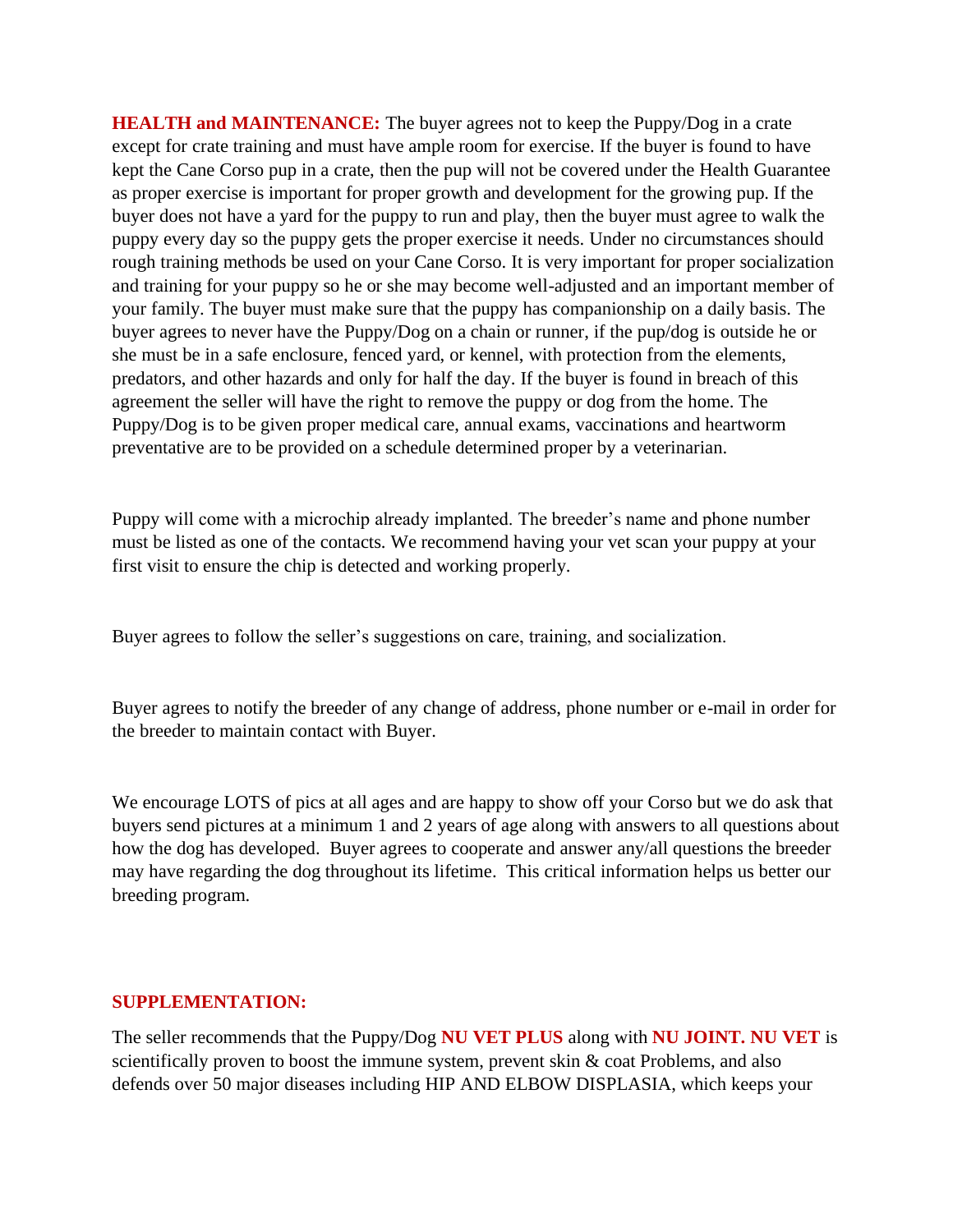dog in optimal health. If you are not able to afford these brands of supplements, we ask that you use another supplement brand that has the same health benefits.

We firmly believe it is MUCH less expensive to prevent health problems than trying to cure them. It is the Buyer's responsibility to purchase a supply of the supplement and see that it is given to the dog daily. **"NU VET PLUS"** must be ordered from **NU VET LABS** at 1 (800) 474-7044 this litter has been issued the order **# 317525** Should a claim be made that the dog has developed health problems, it will be verified by the Seller that the Buyer has regularly purchased the supplements. Discontinuing the use of supplements can void the health Guarantee depending on the health issue. We also strongly believe in vaccinating your puppy's/dogs so if you oppose vaccinations and do not vaccinate your puppy I will look at that as you are putting the puppy/dog s health at risk and that will be considered a breach of contract and you will sign the puppy back over to me.

**26-Month-old HEALTH GUARANTEE:** Seller guarantees Puppy has had proper care to date. If Puppy is being shipped, health certificate will be with the Puppy and crate. Buyer agrees to continue all inoculations and proper vet care. It is important the Puppy has shots through 16 weeks, then once a year Rabies vaccination. Continue to treat for worms, parasites, heartworm, mosquitos, fleas and ticks to keep Puppy parasite free. Buyer is also responsible for any continuing vet bills, corrective or preventative, for the life of the dog.

Puppy must be on a high quality all-natural food and must not be feed grain free do to known health issues it may cause unless the vet recommends it because of health reasons also it will be considered a violation of contract if you feed your puppy a vegetarian dog food or even just raw or cooked vegetables. All Puppies are guaranteed to be free of communicable disease at time of sale The Puppy/Dog must be checked by a licensed veterinarian within 7 days of receiving the puppy. (Pickup or delivery to Buyer) Exam must include a stool sample. \*\*Failure to perform veterinary exam will void all guarantees\*\* Should the veterinarian find Puppy to have a life threatening defect, during the above examination, a written statement from the buyers veterinarian must be received by the seller within 7 days from the date of the examination. The puppy must be returned to the seller, at the buyer's expense with a written statement-explaining defect. Upon verification of veterinary health exam, the Puppy, shot record and registration papers (if already issued) are required to be returned to Seller for issue of a replacement Puppy. Once the stated health problem has been verified by the seller's veterinarian the Buyer will be provided with another puppy of the same sex and quality. Puppy will be given from current litter if available. If not available the Buyer will receive a puppy from subsequent litter. (We do not guarantee time frame for replacement puppies). If the defect is not life threatening the buyer may choose to keep the current puppy. All transportation charges for the replacement puppy are the sole responsibility of the Buyer.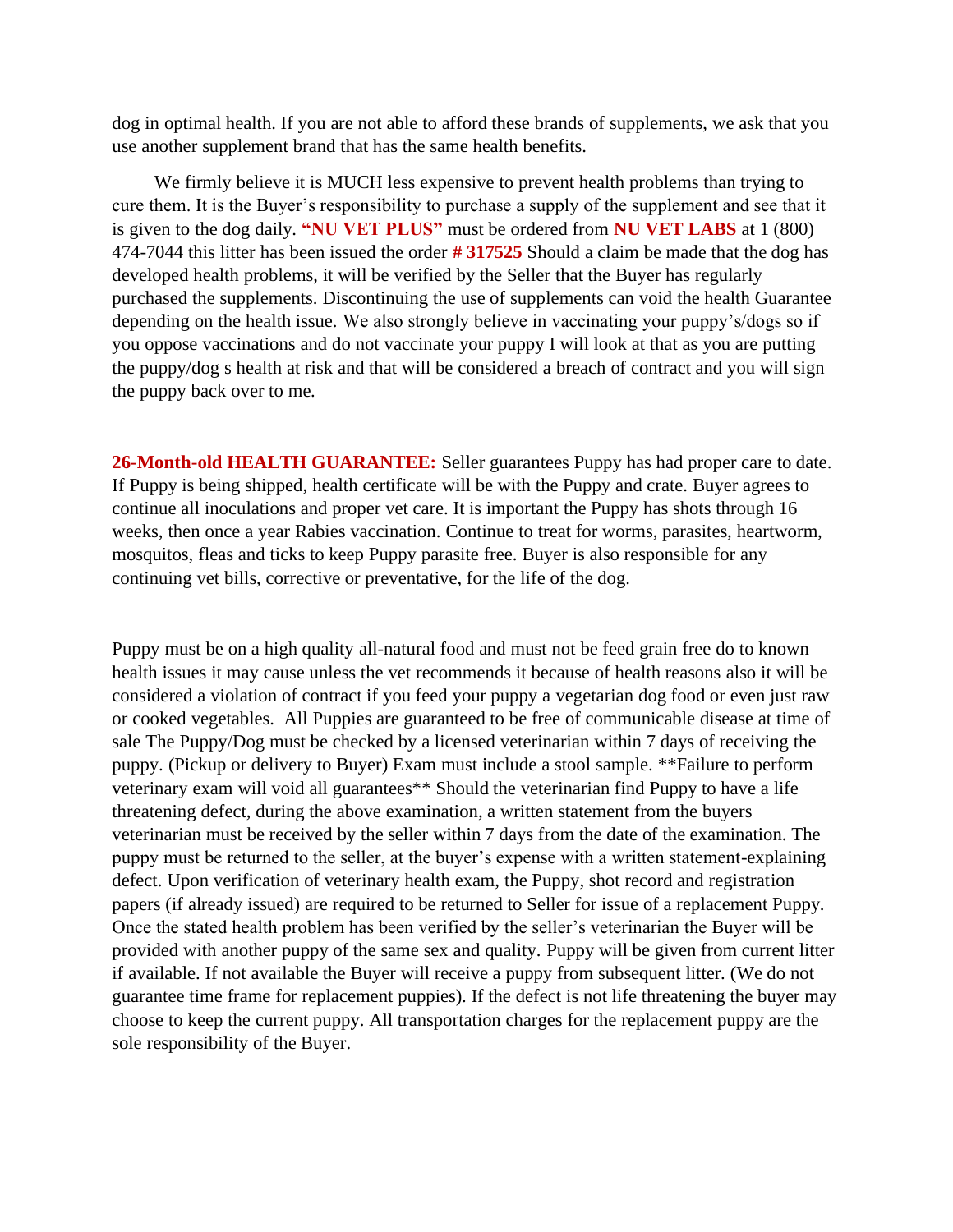Seller is not responsible for veterinarian fees or shipping fees. This Guarantee does not cover parasites (worms, coccidia, etc.) some of which can be brought on by stress of going into a new environment and are easily treated by medication.

Within 24months of purchase, if the puppy/dog is found to have a genetic defect which causes severe disability or death (meaning something serious that cannot be fixed and is likely to cause an early death) and the Puppy/ Dog was fed a proper natural diet supplemented as stated. (Keep all labels and receipts as proof of supplementation) Buyer must submit diagnosis in writing from his or her vet stating that the problem is genetic and is not the result from an injury, abuse, accident, disease or an acquired illness. Written diagnosis must be submitted with all of Puppy's medical records from any and all veterinarians the Puppy has visited. If all the conditions are met, including the additional conditions below, the seller will provide the buyer with a replacement puppy of the same quality when available. No guarantee is made as to time frame for replacement. Buyer is responsible for all transportation charges. At Sellers discretion, seller may choose to refund Buyers money instead of a replacement puppy. The Seller reserves the right to have the puppy with the alleged condition examined by the Sellers veterinarian for confirmation purposes, at the Sellers expense. Cherry Eye, Entropia and Pan osteitis (Pano/ Growing Pains) are common in the breed and are non-hereditary. They are non life threatening simple procedure to fix, and are NOT covered by this contract.

**HIP / ELBOW: Penn HIP** or **OFA** results are required and are considered the only form of proof of hip dysphasia. OFA results are required and considered the only form of proof of elbow dysphasia and osteochondrosis/OCD. In the event of severe crippling hip or elbow dysplasia, the following procedure must be followed with proof of records and receipts available in order to be entitled to a replacement puppy for reason of Crippling Hip Dysplasia, Crippling Elbow Dysplasia, Osteochondrosis or OCD – Dysplasia must be symptomatic and Bi Lateral:

- 1) Notify Seller by phone or e-mail
- 2) Submit x-rays to Seller for evaluation by Seller's vet.
- 3) If Puppy must be euthanized, a written notice from the Buyers Vet stating puppy's condition must be received prior to euthanasia. Euthanasia shall be performed at the Buyers expense and only when agreed by Seller. Seller reserves the right to have puppy examined by a vet of Seller's choice to determine if euthanasia is unavoidable.

4) The cost of x-rays and examination by Buyer's vet shall be paid by Buyer. The cost of xrays and examination by Seller's vet shall be paid by Seller.

5) The Puppy/Dog must be kept at ideal weight and in good condition

6) Puppy must be on a natural puppy food containing less than 30% protein until he or she is 18 months old.

7) Vitamin Ester-C must be given as a daily supplement, 1000mg daily through 6 months of age then 1,500-2000mg daily for the life of the dog (proof by receipts)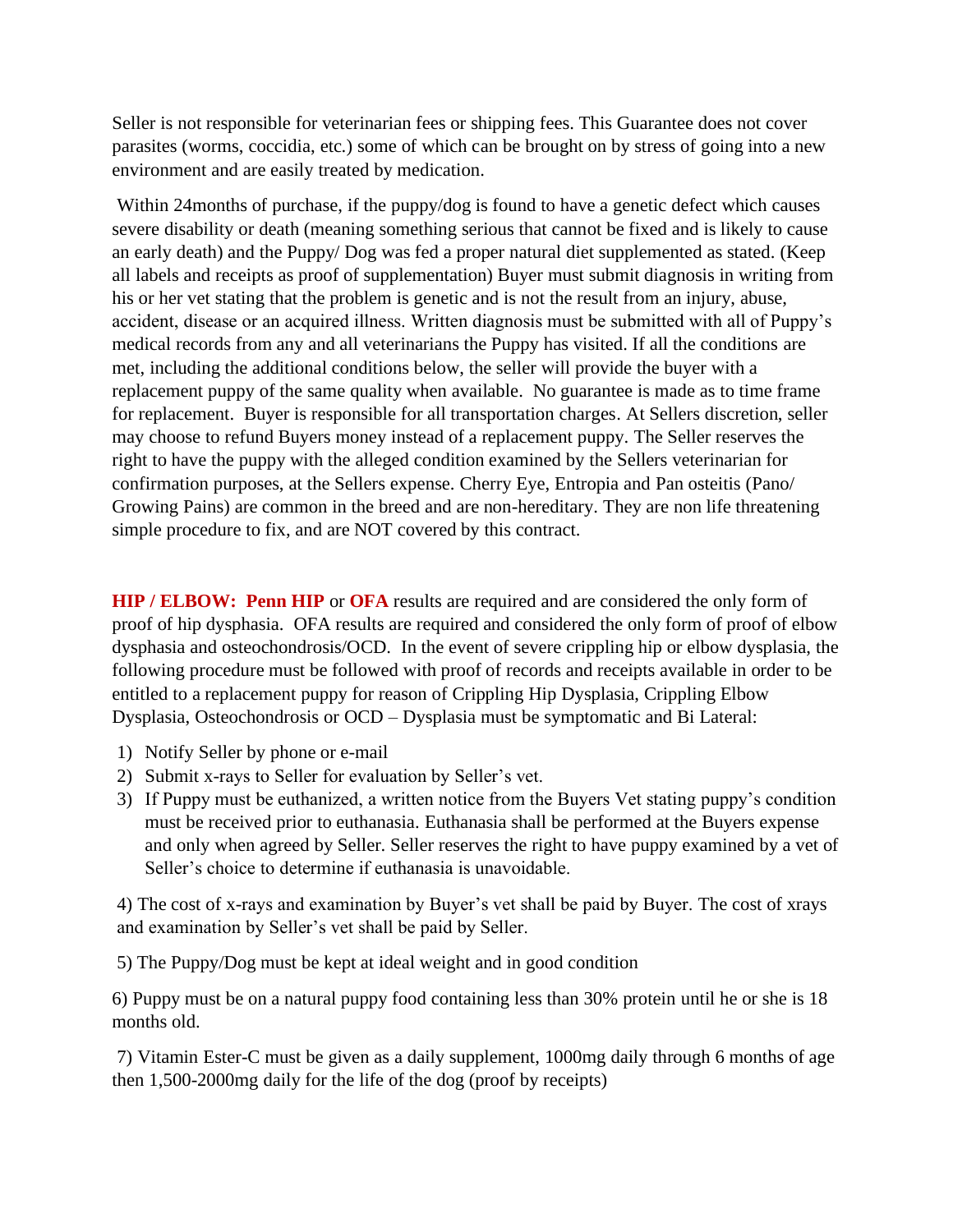8) If the buyer is given the puppy **NuVet** supplement it must be given daily and ordered under litter code **317525**

9) No forced exercise, no jumping over or onto anything taller than the elbow, no excessive running, climbing more than 2 consecutive stairs or extended walks until the puppy is at least 18 months old.

## **The following Voids all replacement guarantees**

1) The condition results from proven or suspected neglect or abuse.

2) Buyer failed to provide yearly veterinarian exams and vaccinations.

3) If the buyer over exercise his or her before they are 18 months old and the puppy ends up with hip or joint problems as a result of it.

**Replacement Policy:** Original Buyer named in this agreement must own puppy. No guarantees are made as to time frame for replacements of puppies. If conditions are met and a replacement puppy is due, Buyer may choose between 2 options:

**Option 1:** The puppy with the alleged condition must be returned to the seller along with registration papers at an agreeable convenient time and at the buyer's expense.

**Option 2:** Diagnoses of the alleged condition must be confirmed by the Seller's veterinarian at the Buyer's expense. Buyer may keep original puppy and may have Under NO circumstance is the Seller liable to grant a cash refund or accept liability for medical expenses, veterinarian fees or any other expenses related to the care of Puppy/ Dog

**Spay / Neuter:** Buyer and Seller agree that if the puppy/dog is to be spayed or neutered it will not be done until the puppy/dog is at least 18 months for a female and 24 months for a male due to the fact it can cause hip and joint problems among many other health issues and there are many legit websites that informs of all health risk for your puppy, if the buyer does not agree and has the puppy/dog spayed or neutered than the seller is not liable if there are any hip or joint issues or other health issues. The dog then must be spayed/neutered, and the buyer must send a copy of the vet records showing that it was done if not that will be considered a breach of contract.

• **Show/Breeding rights.** If the buyer mention in the contract is receiving full registration than he or she is required to either complete 3 levels of AKC Canine Good Citizens or make an attempt to show the dog and to earn a title, a good attempt would be at least 8 shows and if the puppy/dog has not earn any points after 8 shows and the dog is healthy and is still a good representation of the breed then the owner may still breed the dog but if points have been earned than they most finish showing the puppy/ dog to he or she has earned a title. The dog may not be bred to any other breed but Cane Corso and if the dog is bred to a different breed that would be considered a violation of contract and the owner gives up all rights to the dog and must return him or her to the breeder with the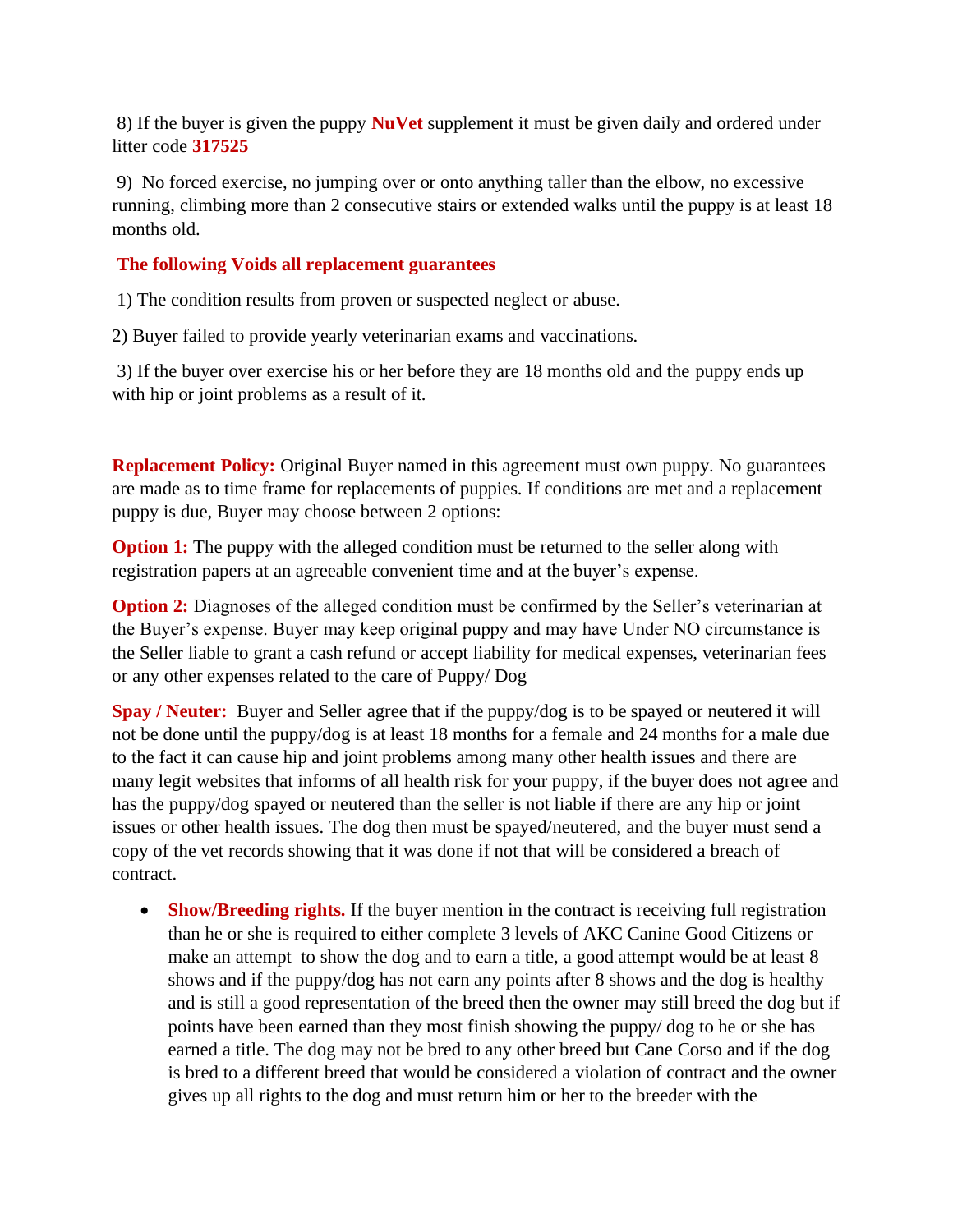registration signed. My name will be on the registration as a co-owner until a title is earn or see that the buyer has made a good attempt as mentioned above but was not able to earn a title or the puppy has earned its CGC. The **Seller/Breeder** reserves the right to use any stud sold for breeding once a year free of charge . The **Seller/Breeder** will pay for shipping cost and vet bill for the collection.

A female must not be bred more than 4 times and past 6 years of age regardless of if I am a coowner or not that will be considered a violation of contract. The last is like previously mentioned in the contract the puppy must be on a hip and joint supplement and I must see proof that the puppy has been on it from the time the buyer purchased the puppy.

**REGISTRATION:** All puppies are registered with AKC and must carry the

**COLTS GUAURDIANO** name on their registration. Seller will release registration papers upon receiving them from AKC.

**Other Terms and Conditions:** This puppy is sold as a companion animal; Buyer agrees the Puppy will live as part of the family and must maintained within the household of the purchaser at all times. **(Except for brief periods when the pup must be cared for by another due to temporary absence of owner from home or if the puppy is with a show handler or a trainer)** Puppy may not be loaned, leased, gifted, traded, or resold at any time without written permission in advance from the Seller. If Buyer is unable or unwilling to continue proper care for the Puppy/Dog or has decided to sell, give away, or euthanize the dog at any time the Puppy/Dog must be returned to the Seller without refund of any kind.

**SELLER MAY GIVE PERMISSION** to sell or give the Puppy/Dog to an approved second owner who must also agree to abide by this contract. If such permission is given, new owner must sign a new contract, identical or similar to the one with Seller.

Buyer understands and agrees that extensive exercise before the dog is 18 months and mature is strictly prohibited. This includes Jumping in and out of vehicles; excessive stair use, prolonged jogging and any other activities that may cause harmful stress to undeveloped joints. Your Corso needs ample time to run and play, most fenced yards will allow your Cane Corso the opportunity to do so at his/ her will. IF you choose to exercise you Puppy/ Dog on a leash, be careful not to over exert him/ her prior to 18 months of age. The seller cannot guarantee temperament because that depends on how well you socialize your puppy.

Buyer agrees that the breeder has the right to use any pictures or accomplishments of the puppy/dog for advertisement, etc.

Seller retains the right to visit Buyer to check the Puppy/Dogs welfare or send a representative of Sellers.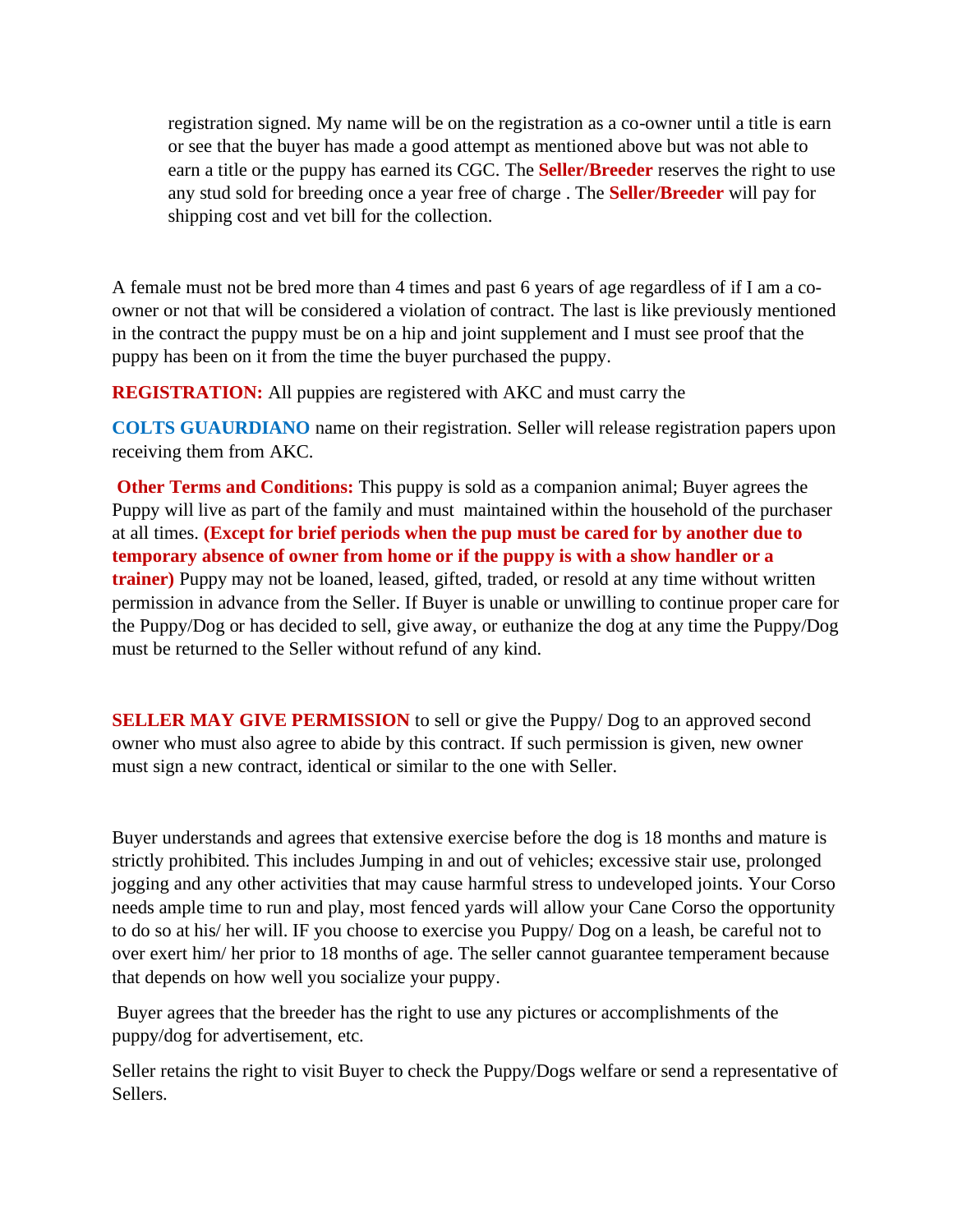## **UNDER NO CIRCUMSTANCE IS THE DOG EVER TO BE SURRENDERED TO A SHELTER, GIVEN AWAY, DESTROYED.** If the buyer cannot keep the dog for any reason the seller retains first option to have the dog

back or assist the buyer in placement of the puppy into a new suitable home. The dog is never to come into residency with any other individual without prior written consent of the seller if this happens this will also be considered a breach of contract. If The puppy/dog goes missing the owner has 12 hours to contact me to let me know if the buyer fails to do so that will be a breach of contract.

**BREACH OF CONTRACT:** In the case of breach of contract for any type of mistreatment and if the puppy or dog is found to be in any illegal activity such as dog fights the buyer is to compensate the seller 10,000, the Puppy/ Dog will be immediately repossessed with registration papers signed and returned to Seller.

Seller is not responsible for death of puppy due to injury, neglect, loss, accident, abuse, elective surgery or carelessness.

Buyer is responsible for all shipping charges and arrangements.

Seller is not responsible if Puppy/Dog contracts a communicable disease after leaving Seller's possession, the Puppy/Dog is now in Buyers care.

In the case of sudden demise of puppy, Seller must receive a written notice of puppy's death from owner's vet along with a necropsy report indicating cause of death.

Identification: Seller requires photo ID of the person named in this contract